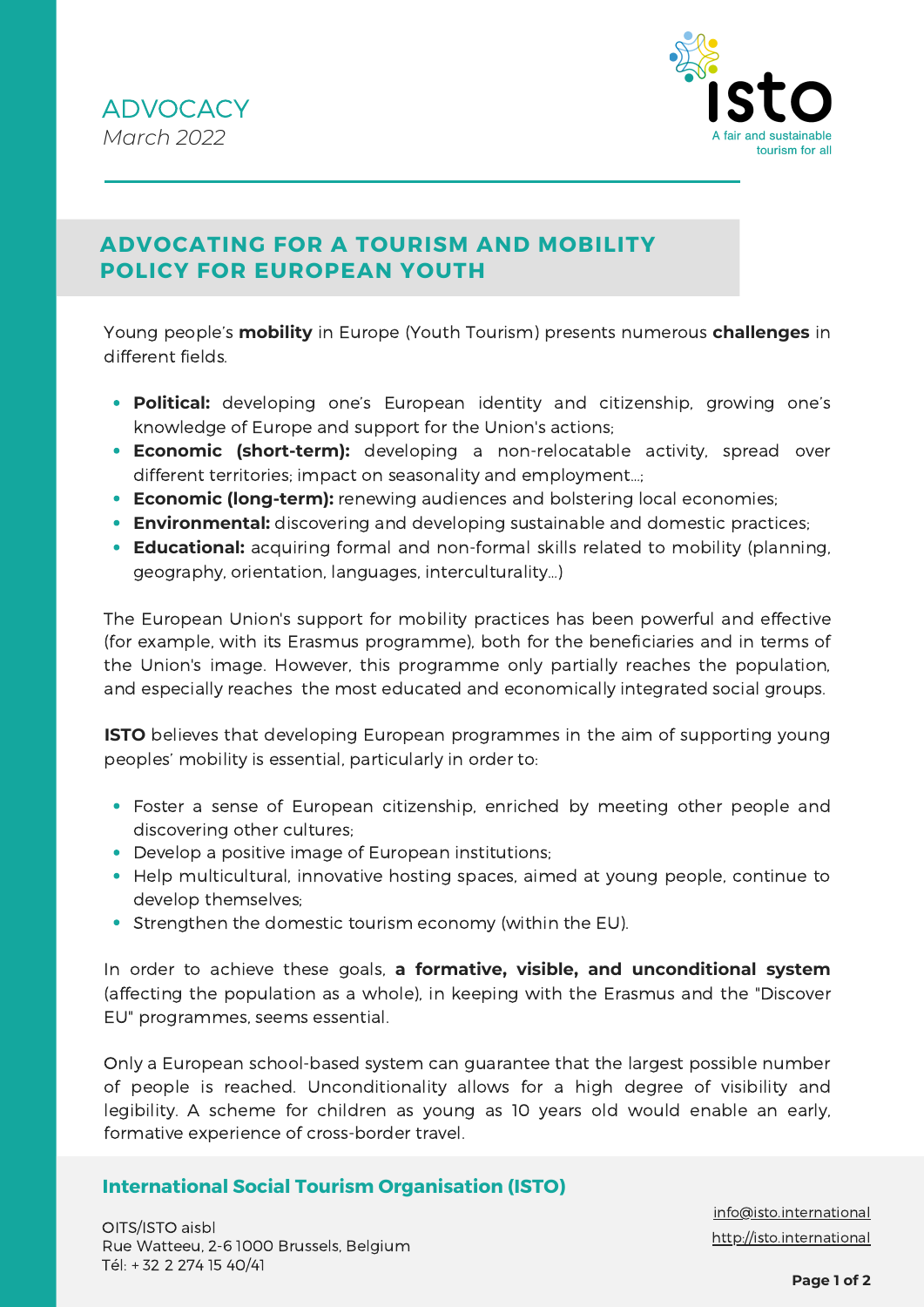



An **Erasmus Kids** programme would make it possible to reach Europe's entire population. It would unconditionally introduce younger generationgenerations to European mobility, while allowing them to experience the diversity present in languages, cultures, and traditions. This would also allow them to begin to grasp Europe's reality in terms of geography, history, and culture.

In order to develop this **Erasmus Kids** programme, a budget of EUR 280 million (i.e. only 0.15% of the European Union's budget) would be needed in order to grant a sum of EUR 100 to each young person eligible. This sum would be enough to cover a medium-length school trip (5 days on average).

**ISTO** believes that it is also necessary to develop a social policy to counteract inequalities and disadvantages on the topic of young people's mobility. In addition to a strong public policy, a social policy is needed to compensate for unequal opportunities.

In order to be as effective as possible, such a system must be based on existing social structures in order to target vulnerable groups and, thus, promote their integration and international mobility.

A budget of EUR 100 million, for instance, would make it possible for 300,000 young people to enjoy a medium-length trip.

A European policy encouraging Youth Tourism and mobility would strongly contribute to forming tomorrow's European citizens and positively impact their experience, skills, openness, sense of citizenship, integration, and social belonging.

To this end, ISTO, joined by its members and partners, asks that the European Parliament and the relevant departments of the European Commission propose, adopt, and favorise this **Erasmus Kids** initiative in the framework of the **EU's Youth Strategy for 2019-2027.**

2022 is the **European Year of Youth**. One of the main goals highlighted by this theme is "to encourage all young people, especially those with fewer opportunities, from disadvantaged backgrounds, from rural or remote areas, or belonging to vulnerable groups, to become active citizens and actors of positive change". **Erasmus Kids** offers a concrete response to major needs felt by young people today.

# **Organización Internacional de Turismo Social (ISTO)**

OITS/ISTO aisbl Rue Watteeu, 2-6 1000 Bruselas, Bélgica Tél: + 32 2 274 15 40/41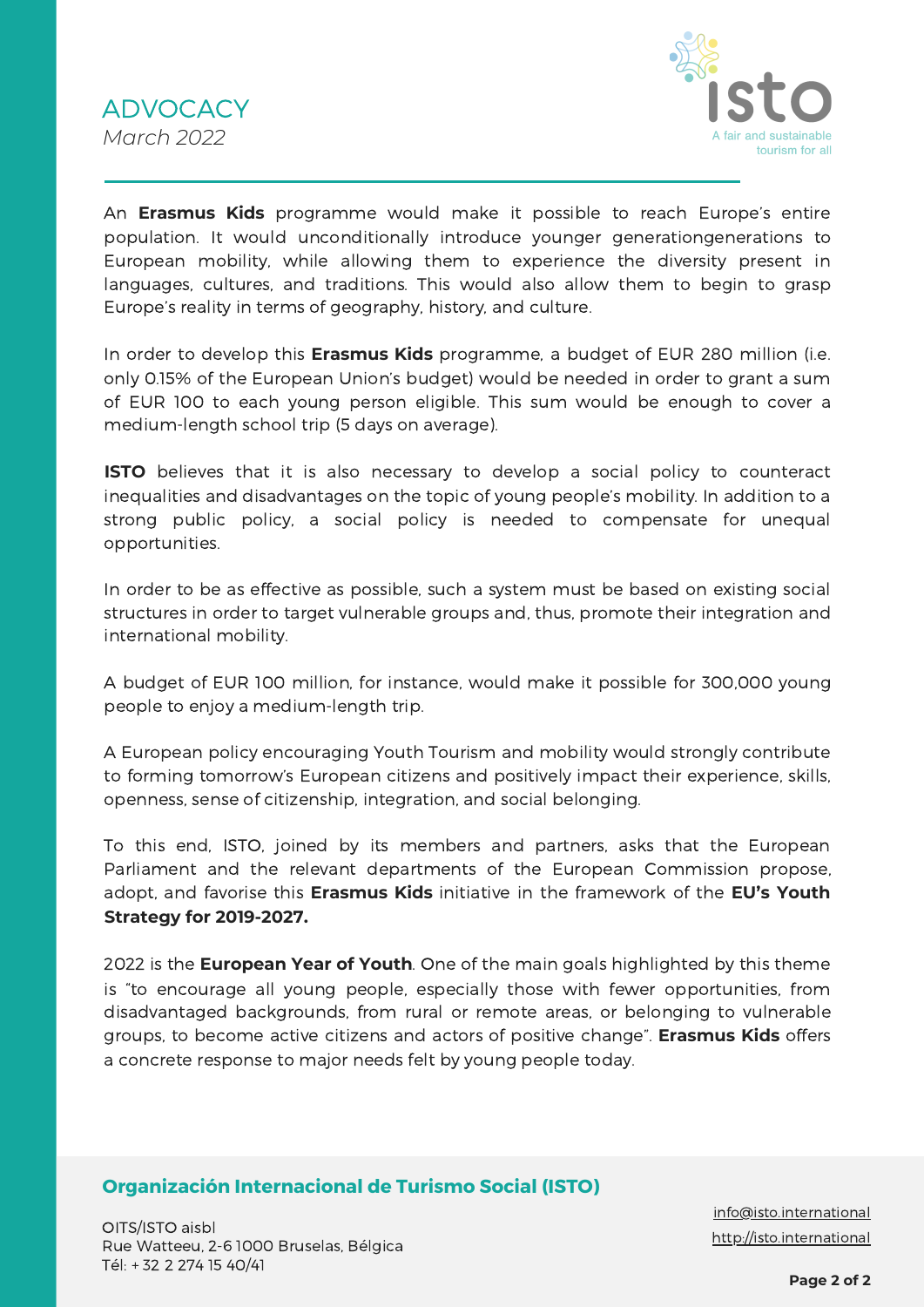

Youth Tourism stakeholders believe that their activity is based on the following issues, motivations, means of action, and public support mechanisms.

### **Youth Tourism: goals and definitions**

Youth Tourism is a diverse and heterogeneous practice. Both tourism and youth are ever-changing, cross-cutting concepts. We consider that Youth Tourism concerns people from ages 0 to 30 (for the EU, ages 0 to 14 are categorised as children, whereas ages 15 to 29 are categorised as young people). Youth Tourism consists of any touristic practice involving accommodation outside the family environment.

Tourism is first and foremost about leisure and personal development. The origin of tourism is educational, starting with the Grand Tour of the 18th century. It has long been considered solely from a cultural perspective. Mass tourism was not originally about the economy, but was linked to the social struggles for rest and holidays to be recognised as human rights.

Tourism has a visible impact on individuals' health, life experience, level of social cohesion, personal development, and skills. It also impacts the economy, as well as people's open-mindedness, citizenship, and integration. With this in mind, social tourism aims to make this practice accessible to the population as a whole.

Education, integration, and openness lie at the heart of Youth Tourism. Travelling sparks curiosity and creates new experiences and skills. It feeds people's understanding of the world and allows them to construct an identity and citizenship fuelled by openmindedness to other realities, people, and cultures. However, travelling also requires people to use the skills they acquire. The first challenge faced by Youth Tourism is to allow young people to experience these diverse realities.

Making tourism accessible means guaranteeing a broad impact on these dimensions of community life. This impact is even greater when it occurs during childhood and youth.

### **Young people and travel**

The most popular figure in Youth Tourism is the "Backpacker" - typically an 18- to 25 year-old travelling alone or in a small group. However, this image is only one of many facets of Youth Tourism. Moreover, this figure belongs to a category of users who are largely able to dispose of many mobility tools within existing systems (hostel networks, specific mobility conditions, information centres...).

# **International Social Tourism Organisation (ISTO)**

OITS/ISTO aisbl Rue Watteeu, 2-6 1000 Brussels, Belgium Tél: + 32 2 274 15 40/41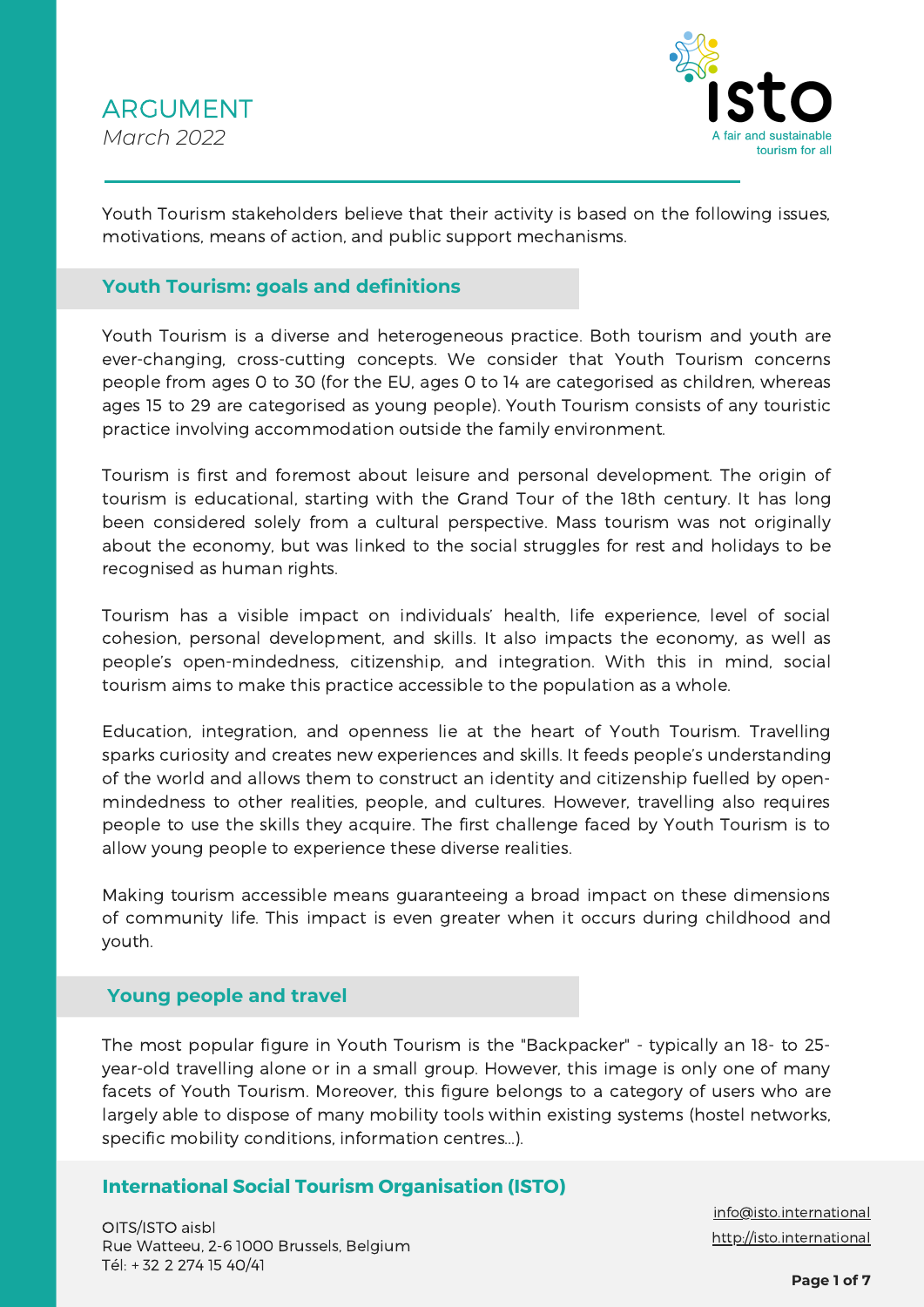ARGUMENT *March 2022*



Youth Tourism practices include stays by families with children, personal stays (backpacking), school stays, or group holidays (courses, camps, holiday camps…). Personal stays are predominantly about socialising (for example, seeking accommodation with friends), opportunity effects (promotional offers), and specific activities. Since such diverse practices fall into vastly different economic and funding mmodels, they require diverse facilities and services. Europe benefits from very diverse funding methods, with widely differing individual, public, or private support. Group travel for children is generally the most commonly funded scheme.

#### **European identity**

Europe is facing multiple forms of withdrawal, of which Brexit is the most blatant example. At the same time, the Erasmus scheme continues to be a great success. This programme has helped different categories of the population to interact and conveys a simple and warm image of Europe.

This is largely positive and helps to build a sense of European identity. However, Erasmus mainly affects the most privileged sectors of the population and is furtherwidening the gap between an educated, mobile, European elite and people who have dropped out of school, have little training, or are stuck in reductive local realities. It is unfortunate that we do not allow all young people to experience travel.

This type of scheme allows people to get to know and experience Europe in a practical way - not only geographically, but also institutionally, politically, economically, and culturally. Building a European identity means experiencing other ways of life.

Europe and its institutions are distant and unknown concepts for many of our fellow citizens. Few people actually understand how the EU functions or grasp its reach. Travel should spark the idea, "Europe is my country." Travelling through it, and exploring its diverse cultures, makes people feel that they are part of a European population with a great history. Much of Europe's heritage evokes a past when its peoples were at war. Travelling and interacting with others can help build an awareness of peace.

#### **Identity and citizenship**

« The concepts of "space" and "the other" are central to a person's identity, whether it be local, national, or European. Travelling, mobility, and encountering other nationalities and cultures are central in shaping European citizenship.

# **International Social Tourism Organisation (ISTO)**

OITS/ISTO aisbl Rue Watteeu, 2-6 1000 Brussels, Belgium Tél: + 32 2 274 15 40/41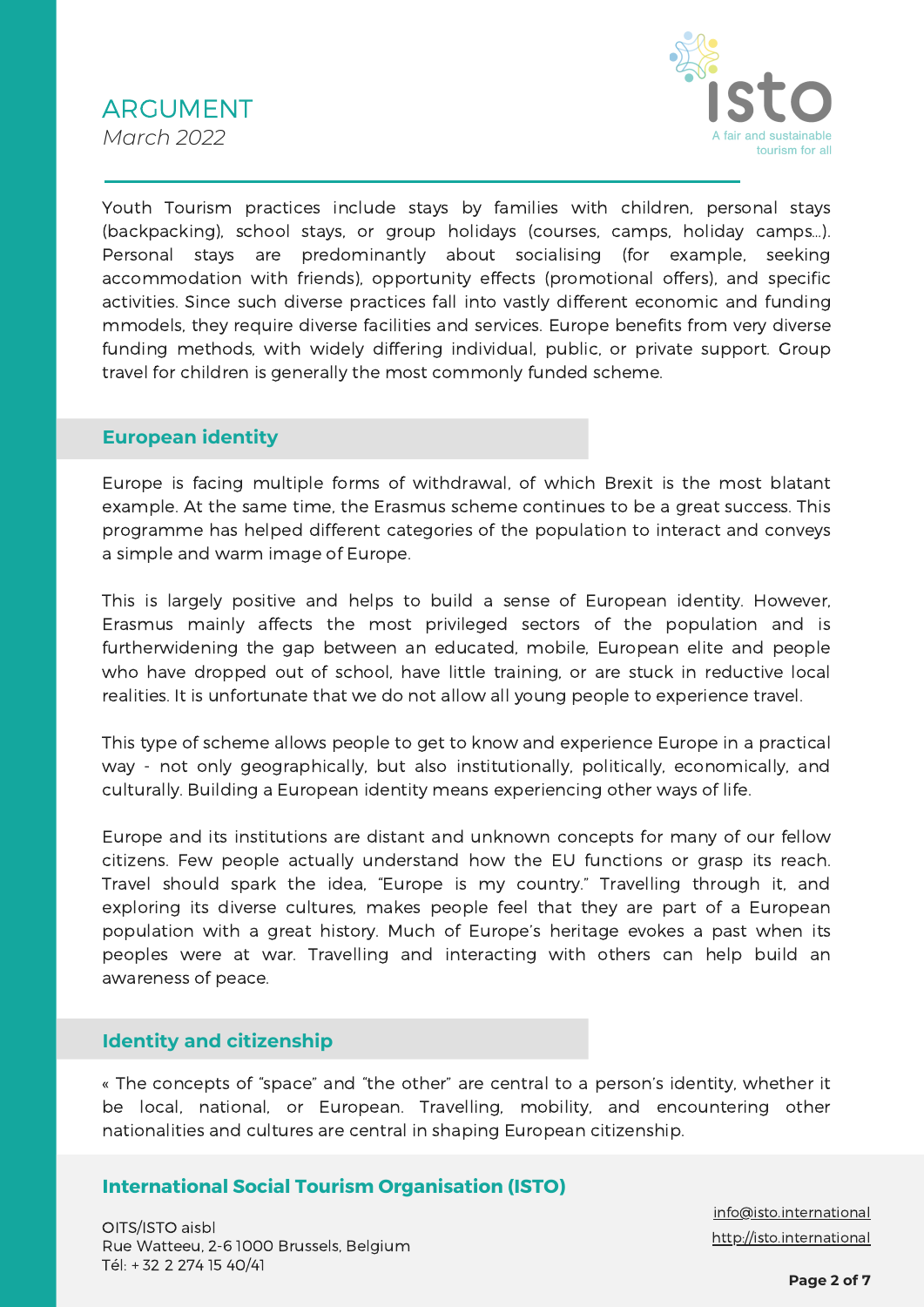

If mobility and experiencing otherness help form open-minded people, isolation and confinement fuel withdrawal. Travelling creates open-minded citizens through group travel and experiencing diverse cultures. Throughout Europe, there is a growing gap between mobile, generally pro-European, open-minded elites, and those who have fallen out of touch and are turning inward. This is true for all age groups and is more worrying for young people due to the foundational aspect of travel during youth.

Tourism is symptomatic of how a society functions as a whole. As an economic sector, this activity is totally dependent on urban and regional planning and transport policies. It has enormous impacts on the environment (both in terms of pollution but also awareness), employment, the economy, or even housing (by maintaining activity and, therefore, keeping a human presence in deserted areas, or by inducing real estate pressure in case of overtourism).

# **Equality and social inclusion**

The practice of tourism can **integrate people... or exclude them**. For those who are able, travelling is a "normal" occurrence. Those who cannot travel are essentially excluded from a pressing social concern.

Tourism can, thus, be a source of social integration (I'm able to travel, like everyone else) or exclusion (Everyone else can travel, unlike me). Social tourism policies must first and foremost aim to be accessible to the largest possible number of people. Sharing a common experience helps to combat social exclusion.

Holidays are also opportunities to meet people and strengthen friendships, and to experience moments of community and togetherness. They create an ideal space in which to share emotions and strengthen interpersonal bonds. Travelling allows people to meet and experience a social or cultural melting pot. For young people, the experiences of togetherness and freedom (without the influence of parental control) are key in building a unique identity.

Integration and equality issues particularly affect young people, low-income families, unemployed people, young employees, and apprentices.

These issues are addressed through two types of policies: a **universal public action policy** (access for all) and a **targeted social action policy** (to compensate for inequalities).

# **International Social Tourism Organisation (ISTO)**

OITS/ISTO aisbl Rue Watteeu, 2-6 1000 Brussels, Belgium Tél: + 32 2 274 15 40/41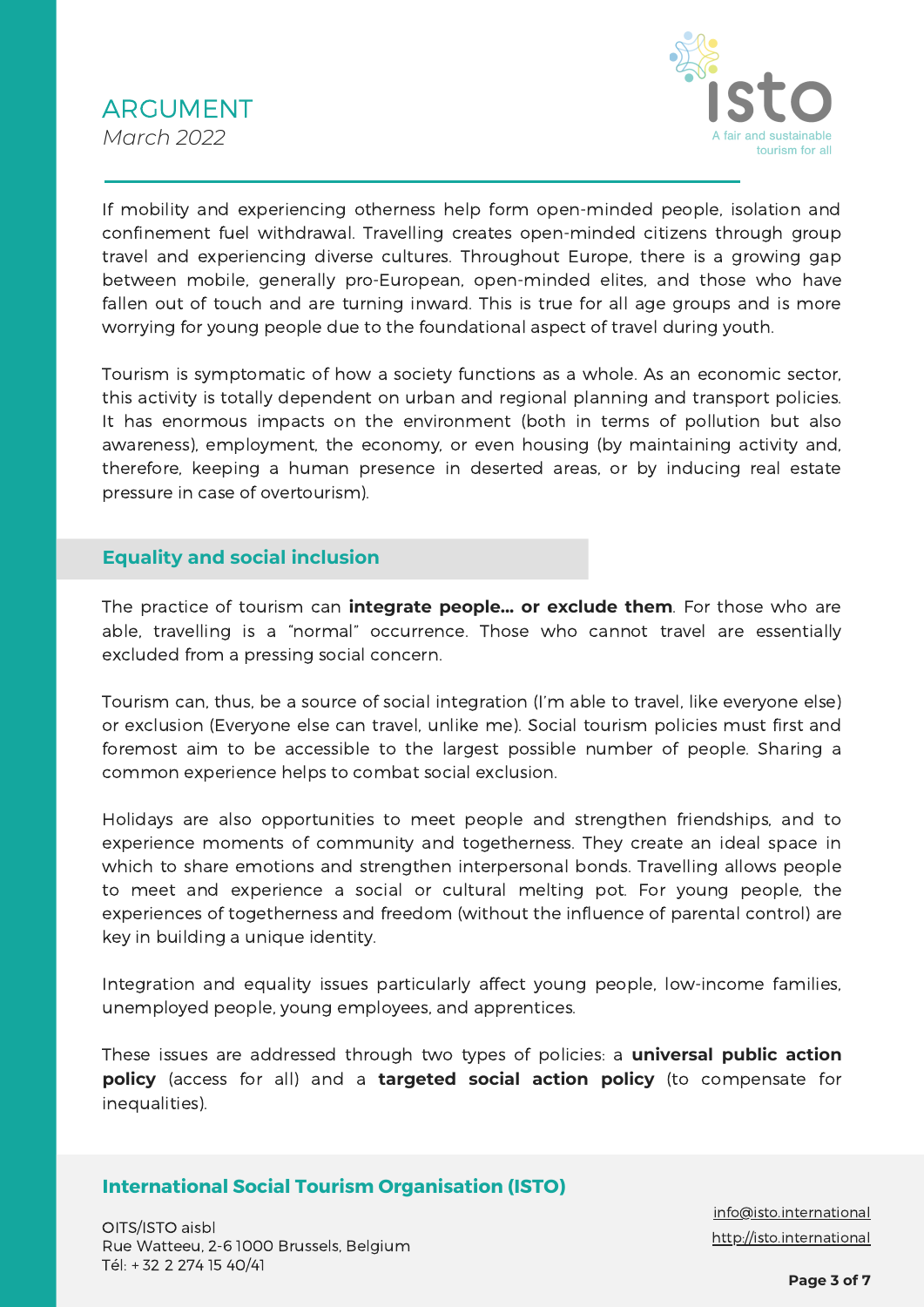

### **Training and skill acquisition**

Travel is a training tool. It gives individuals opportunities to discover places, practices, and customs, and to gain independence. Travelling requires using existing skills and gaining or strengthening others.

Mobility allows each person to test out different facets of their identity - by participating in activities that break from everyday life or experiencing previously unknown cultures and communities, for example. Group travel also provides the opportunity to experience different lifestyles than those present within family units.

Travelling requires a planned use of organisational skills, including time and space management. It requires us to project ourselves into the future, into another environment. In order to travel, you have to make a reservation, manage a schedule, choose a mode of transport... This requires calculation, geography, and language skills. Those who have mastered this forget that even taking a train is not always a matter of course for everyone. Doing so requires an understanding of geography, administrative systems, and specific methods of communication.

Travel experiences, especially those occurring during youth or childhood, are formative; they leave an indelible impression.

In turn, these experiences have an impact on social and economic issues: learning governs one's skills and integration.

### **Economy and sustainable development**

The **economic dimension** of tourism is evident - tourism accounts for around 10% of Europe's GDP.

The economic stakes of tourism are, thus, enormous. Tourism implies guaranteeing that a sector works properly, ensuring the sustainability of its activity in the long term, facing up to climatic and environmental challenges, and adapting to changes in users' practices.

Clients' expectations for tourism offers are high, particularly in terms of mobility. Mobility policies do not seem to suit public expectations anymore and, thus, must be reworked. Several solutions exist - for example, offering night trains at adapted rates.

# **International Social Tourism Organisation (ISTO)**

OITS/ISTO aisbl Rue Watteeu, 2-6 1000 Brussels, Belgium Tél: + 32 2 274 15 40/41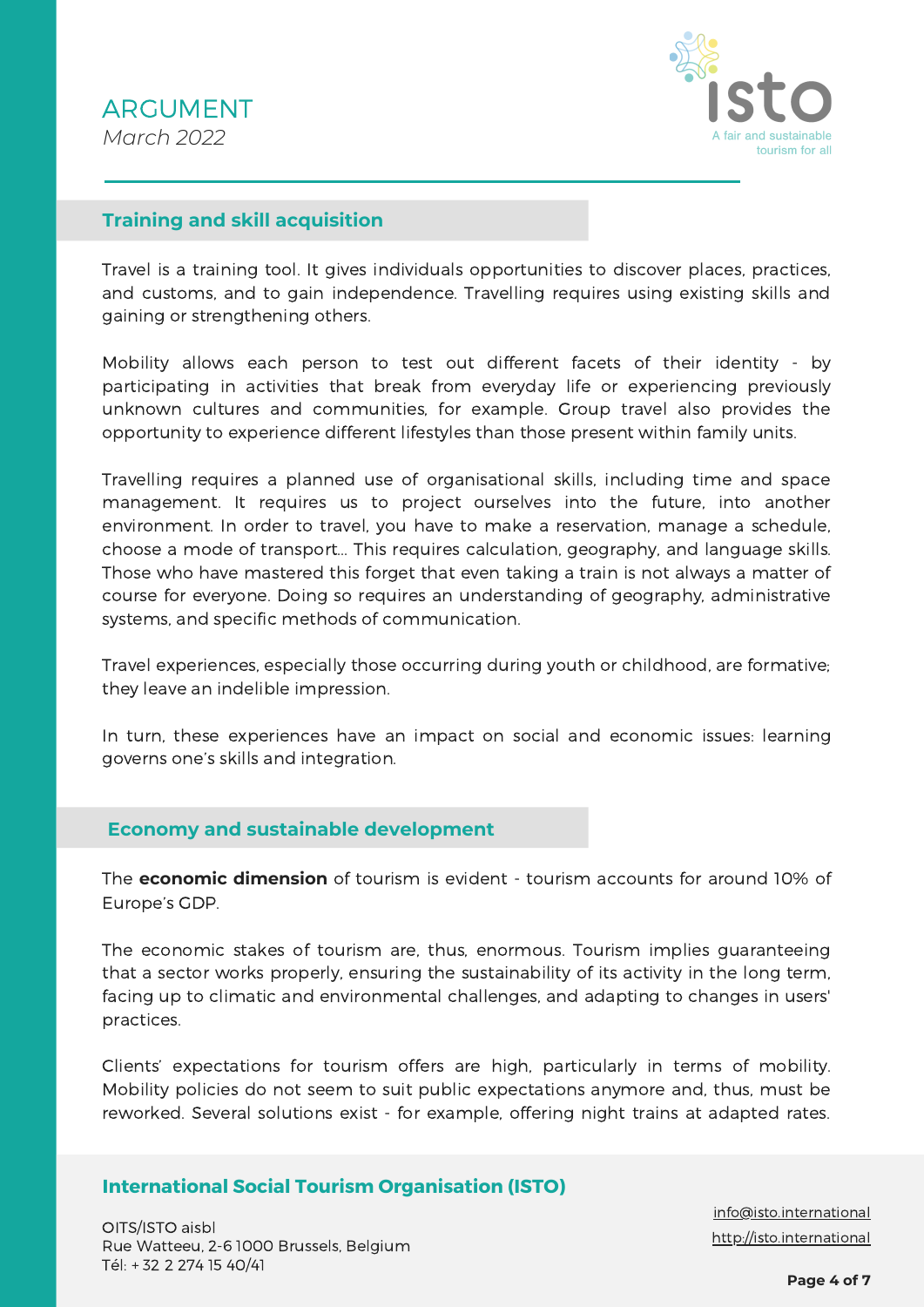

This could besd respond to certain trends - in several countries, for example, more and more people are eschewing air travel. It is essential to adapt tourism offers, all the while addressing climate and sustainability issues within a clear regulatory framework.

### **Health**

Mobility, travel, rest, and disconnecting from one's daily life all have a huge positive impact on our **health**. This is all the more striking and obvious after the months of lockdown brought about by COVID-19.

# **Youth Tourism and public policies**

Tourism in general, and Youth Tourism in particular, is a practice that depends on or impacts multiple public policies, including those of health, education, social cohesion, and citizenship.

A tourism policy aimed towards each young person can address these different dimensions. To be effective, it must take this into account and diversify its means of action: for example, by helping economically or culturally vulnerable people to go on holiday, acting on accommodation and transport supply, acting on information and communication...

The actors of Youth Tourism - mainly public authorities and associations - use different solutions for this: supervising and regulating operators, distributing financial aid for departure (for individuals or groups), organising accommodation and collective stays, offering socio-educational support, or observing and analysing practices. Social tourism policies for young people make it possible to regulate or finance these different solutions. An effective policy must encompass all of these different solutions and act on all types of tourism practices.

Matching these local, regional, or national modes of intervention with international practices is an international (and more particularly European) challenge. In other terms, a regional Youth Tourism policy aiming to get young people to leave home is an overly simplistic approach to the issues at stake.

The challenges of building a European identity, of securing a broad buy-in to the European Project (and thus of tackling exclusion and withdrawal), and of developing non-formal skills linked to the travel experience, require developing specific projects.

# **International Social Tourism Organisation (ISTO)**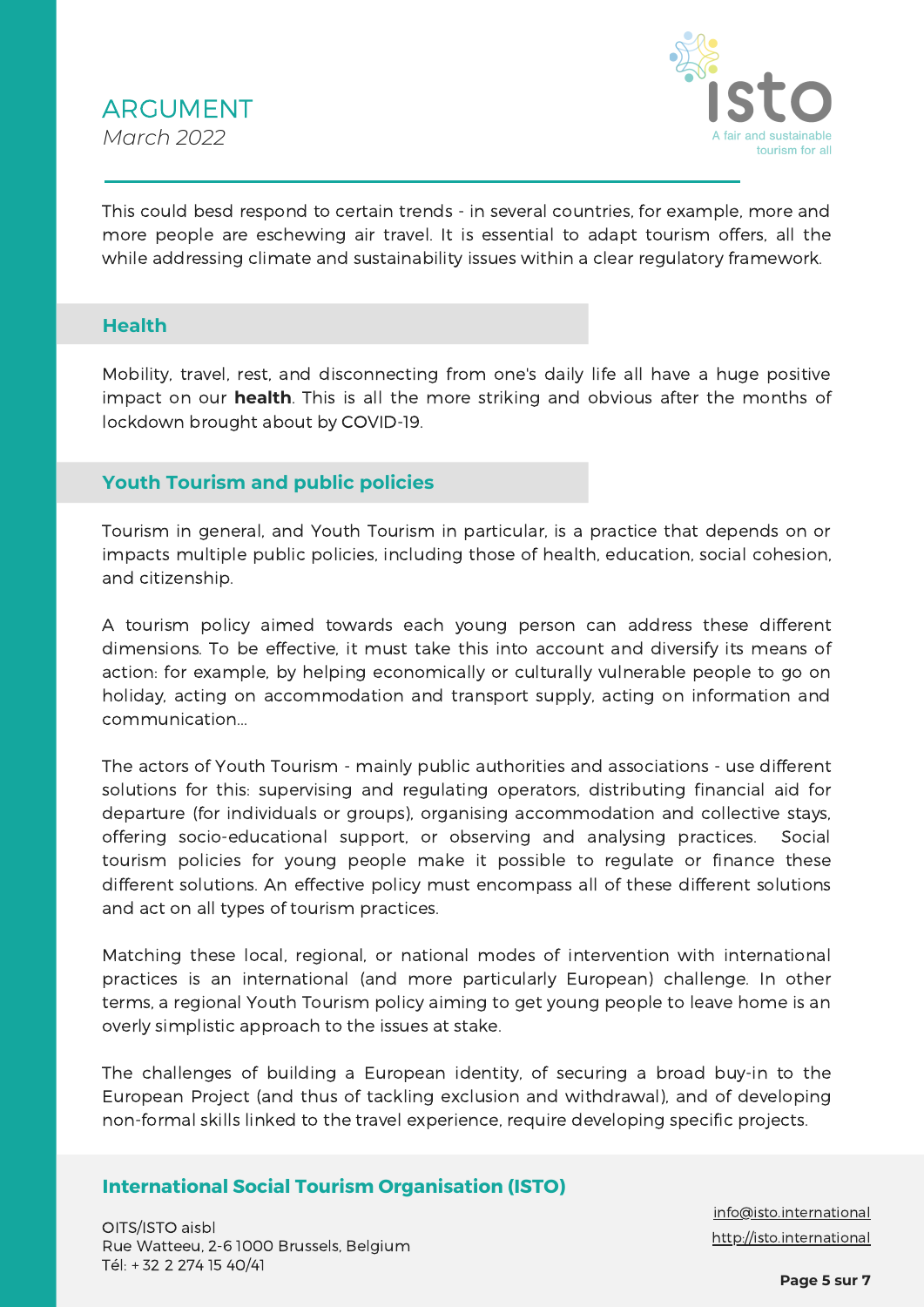

### **Erasmus Kids and Discover EU**

These proposals aim to act on both universal and targeted dimensions of public policy.

The "Erasmus Kids" programme aims to create a formative moment - a sort of rite of passage - for every European. It is about enabling Europe to provide an impetus for its discovery. Its ambition relates to identity and citizenship over a 30-year period. The goal is to weave a long-term vision of Europe and create the ideal conditions so that a narrative of Europe, and of the thrill of travel, can thrive.

Reaching all segments of the population unconditionally requires targeting education systems.

By facilitating young people's first experience of cross-border mobility, the Union would become a part of citizens' history - in their personal, communal, and professional lives and personal growth as "travellers".

Such a scheme may be contingent on the intervention of tutors or of the public authorities responsible for education. However, European intervention is the best way to make such a scheme possible.

This scheme could easily be integrated into educational programmes that include, to a greater or lesser extent, skills related to mobility (geography, mathematics, foreign languages...). Travelling also helps to strengthen informal skills and abilities.

The positive, unconditional nature of this project also allows for positive communication with parents.

The extension of the "Discover EU" scheme aims to support young people who have not had the opportunity to travel. It aims to create a movement of social action targeted at disadvantaged groups. Some young people are currently excluded from the Erasmus programme. As a result, they cannot discover Europe or participate in European society. Mobility and travel call on essential skills and are the basis for full citizenship.

The reasons for a lack of mobility are generally related to socio-economic factors, but also to age and culture. The Erasmus programme has proven its impact on education and cultural interaction in Europe. However, some groups of young people cannot benefit from the positive effects of cultural interaction and discovering Europe.

### **International Social Tourism Organisation (ISTO)**

OITS/ISTO aisbl Rue Watteeu, 2-6 1000 Brussels, Belgium Tél: + 32 2 274 15 40/41